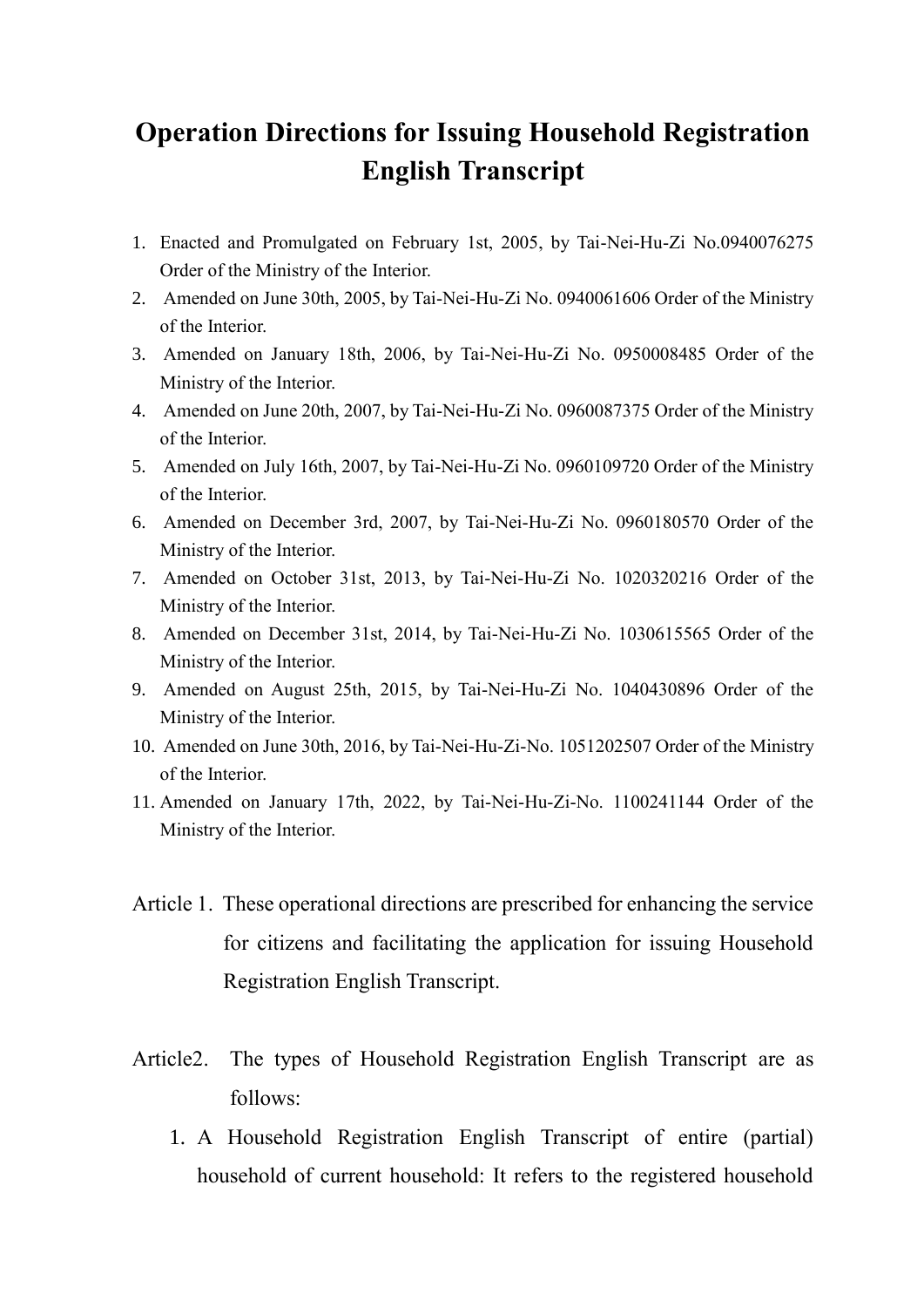record for entire (partial) population for the current household.

2. A Household Registration Cancellation Transcript of entire (partial) household: it refers to initial household registration made in 1946, one has registered household in the administrative area, due to the entire household members move-out, the deceased head of household, a change in a head of household, or conversion of the entire (partial) household registration information by the household registration office according to the regulations.

Article 3. The qualifications and documents required for application:

- 1. Application qualifications:
	- (1) The party concerned (the minors may file the application by their legal representatives) or the head of the household. However, a lodger could apply for the household registration transcript containing only his/her own name related to the registration and the household registration cancellation transcript.
	- (2) The spouse of the party concerned and his/her lineal relative by blood.
	- (3) The Legal Proxy.
- 2. Required proof documents:
	- (1) The concerned party and his/her relatives' (such as spouse, parents, adoptive parents, children, and head of household) passports of the Republic of China (hereinafter referred to as the R.O.C.) or other documents recording the English name (the basic information page of the passport and related documents, shall also provide a photocopy) and an original of applicant's identification document. In case the applicant is a person entrusted by the party concerned, a Letter of Proxy shall be enclosed. In case the Letter of Proxy is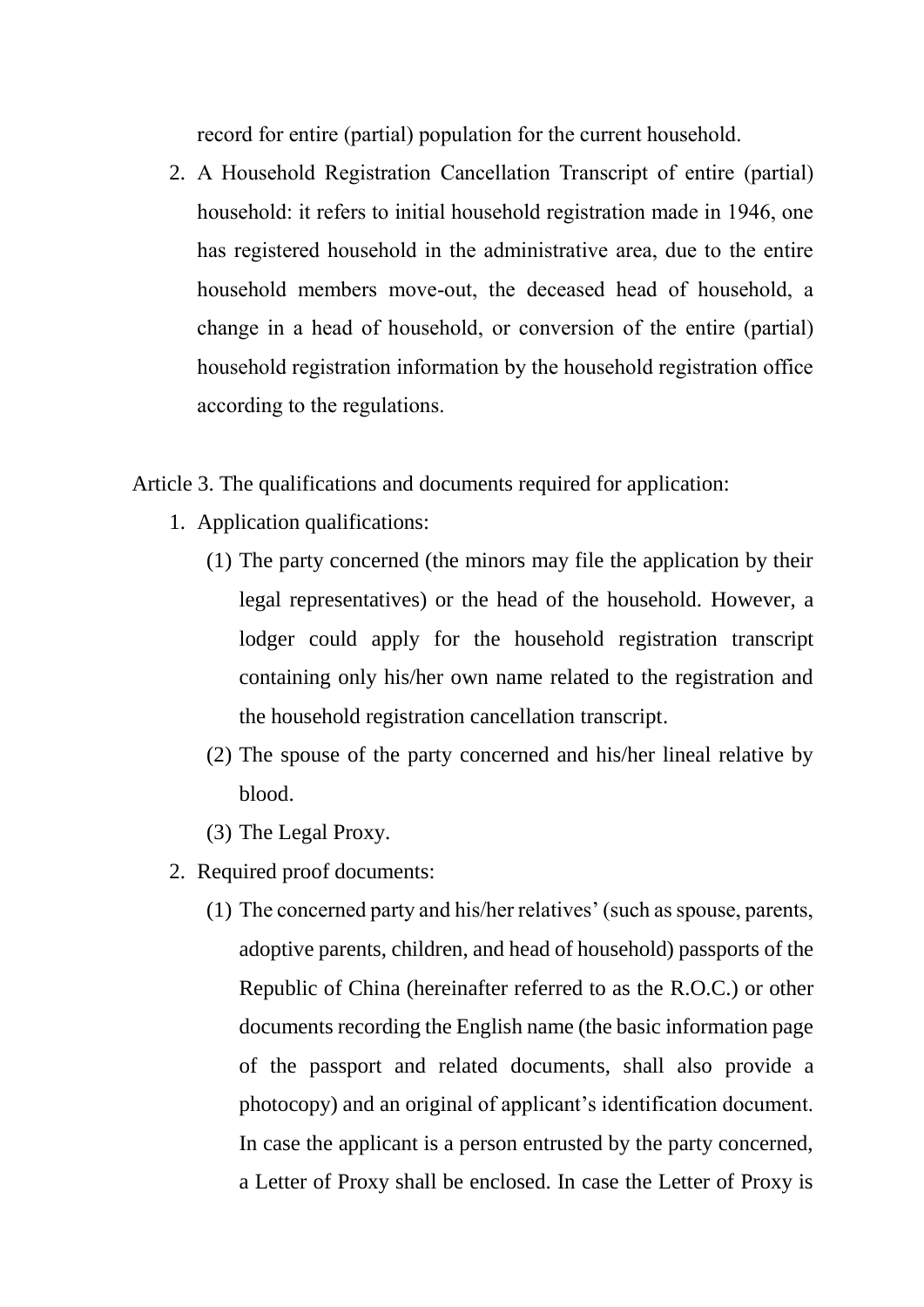made in a foreign country, it shall be certified by the R.O.C. embassy, representative office, or administrative office there. Documents produced in mainland China, Hong Kong, or Macau shall be certified by the institution established or designated by the Executive Yuan or private organization authorized by the Executive Yuan. Documents produced by foreign embassies, consulates, or authorized institutions in the R.O.C. shall be verified by the MOFA (Ministry of Foreign Affairs).

- (2) The documents recording the English name referred to in the preceding item are as follows:
	- A. An English identification document or formal document issued by the government of the R.O.C. or foreign countries.
	- B. A birth certificate recording the English name issued by hospitals in the R.O.C. or foreign countries.
	- C. A certificate recording the English name issued by the public or private schools officially registered with the competent authority of education.
- (3) For those applicants and their related persons who have a passport issued by the R.O.C. yet cannot provide the passport, the Household Registration Information System can be used for the inquiry of the English names adopted by the Bureau of Consular Affairs (BOCA) of the MOFA.
- (4) For those applicants and their related persons who do not have a passport issued by the R.O.C., if a document containing an English name cannot be provided, then the English name shall be phonetically translated word by word from the Chinese name in the official language in accordance with the "Chinese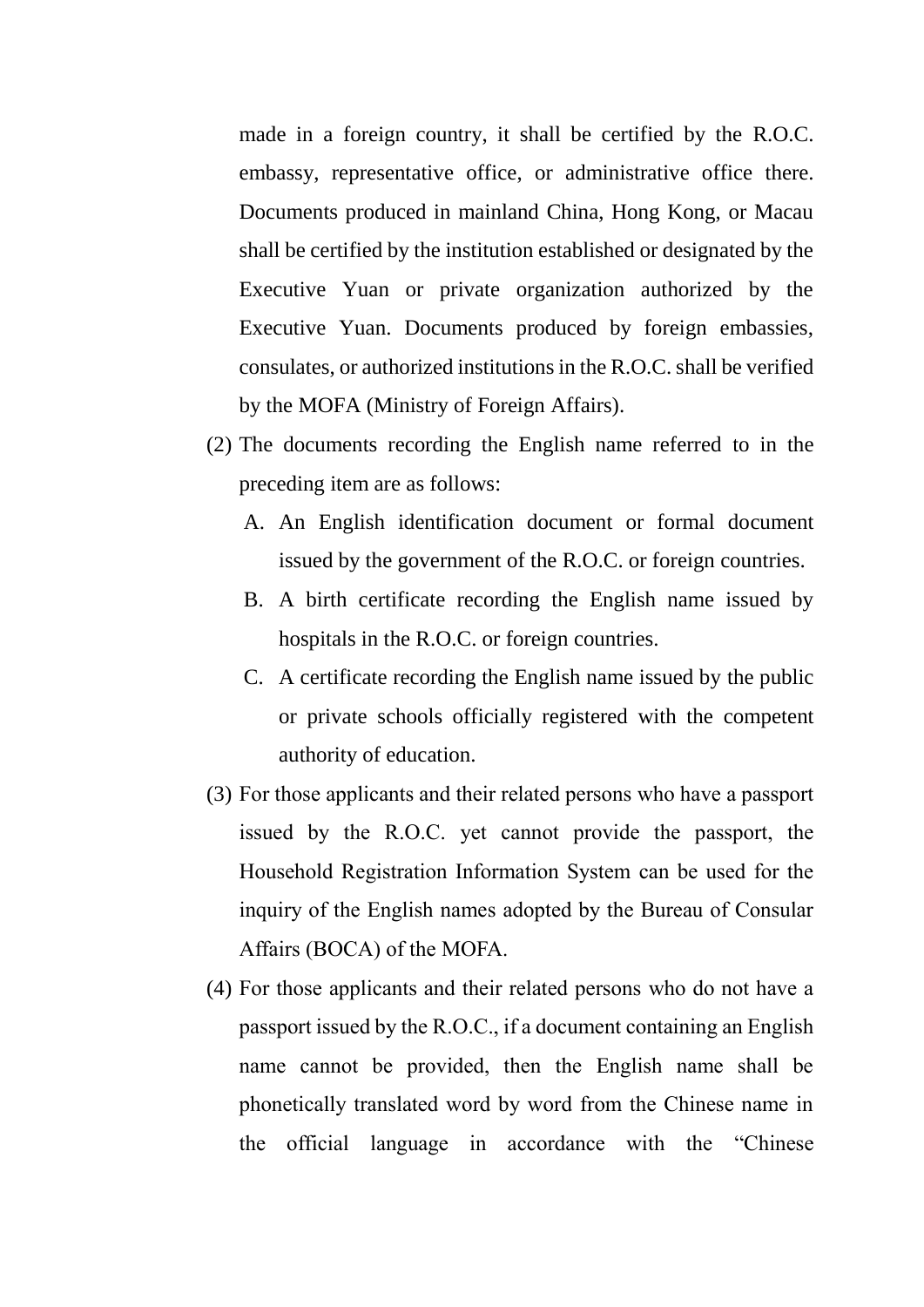Transliteration Principles," which shall be recorded in this application form (shown in ANNEX I).

- (5) The "identification document" specified in the first item refers to the National Identification Card, the Alien Resident Certificate, the Alien Permanent Resident Certificate, the Resident Certificate for the Taiwan Area, the R.O.C. Resident Certificate, the R.O.C. passport, or other proof of identity.
- Article 4. Notes for recording the Household Registration English Transcript are as follows:
	- 1. The transliteration of name:
		- (1) Where the Chinese name on the passport issued by the R.O.C. is identical to that in the household registration information, the English name on the passport shall be adopted for the registration of the household information where the English name shall start with the surname, and the first name after. If a person has a foreign name, it should be listed after the English name with the parentheses as (A.K.A. the foreign name).
		- (2) Where the Chinese name on the passport issued by the R.O.C. is different from that in the household registration information, or for those who do not have a passport issued by the R.O.C., the English name shall be adopted from the document containing the English name as described above in Item 2, Subparagraph 2, Article 3.
		- (3) For those to whom the preceding two items are not applicable, the English name shall be phonetically translated word by word from the Chinese name in the official language in accordance with the "Chinese Transliteration Principles." However, Taiwanese aborigines, other ethnic minorities, and those who have been naturalized as R.O.C. nationals may adopt the Romanized Pinyin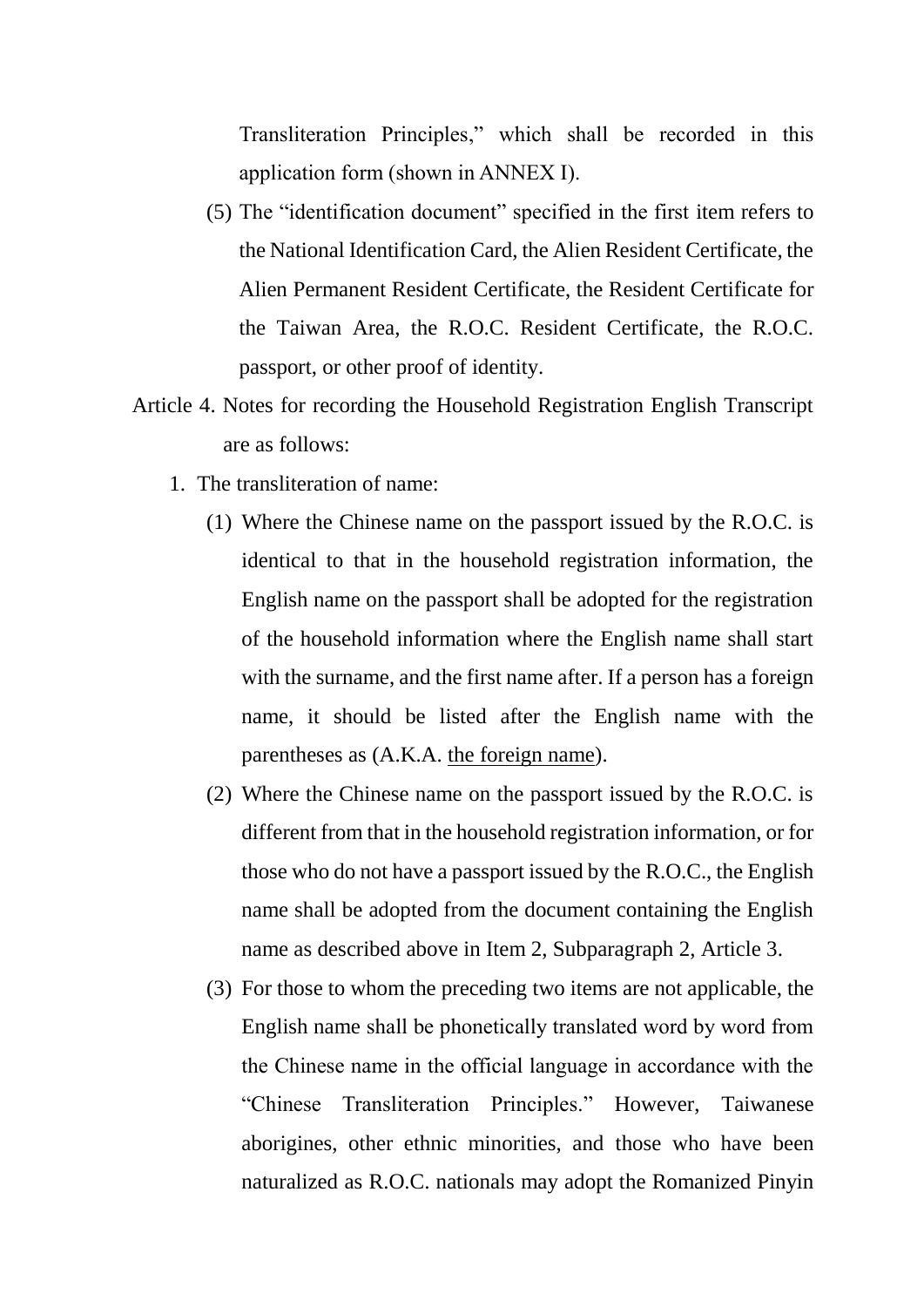of their names as their foreign names.

- (4) For a married person to apply for a foreign name with his/her spouse's surname as the prefix surname, with his/her spouse's surname as his/her new surname, or with his/her original surname to be reassumed, as well as for a divorced or widowed person to apply for a foreign name with his/her original surname to be reassumed, relevant supporting documents shall be attached.
- 2. The transliteration of birthplace:
	- (1) The translation shall be based on the proof document submitted by the applicant.
	- (2) If the applicant does not submit the proof document, the birthplace shall be the information displayed in the Household Registration Information System.
	- (3) If the system has no corresponding record, the personnel may refer to the Online Translation System of Place Names on the website of Department of Land Administration, Ministry of the Interior [\(http://www.land.moi.gov.tw\)](about:blank) and fill in the "Application for Household Registration English Transcript with Different Phonetic Translation." The recording methods are as follows:
		- A. Born in Taiwan area or in mainland China area: The province, municipality, or special Administrative Region of the birth place shall be recorded. Those born in Kinmen and Lienchiang county of Fujian Province, shall record the province, county of birth and the R.O.C. country name abbreviation in Notes column, but don't record the word of "province" in English translation.
		- B. Born in a foreign country: The country name of the birthplace shall be recorded.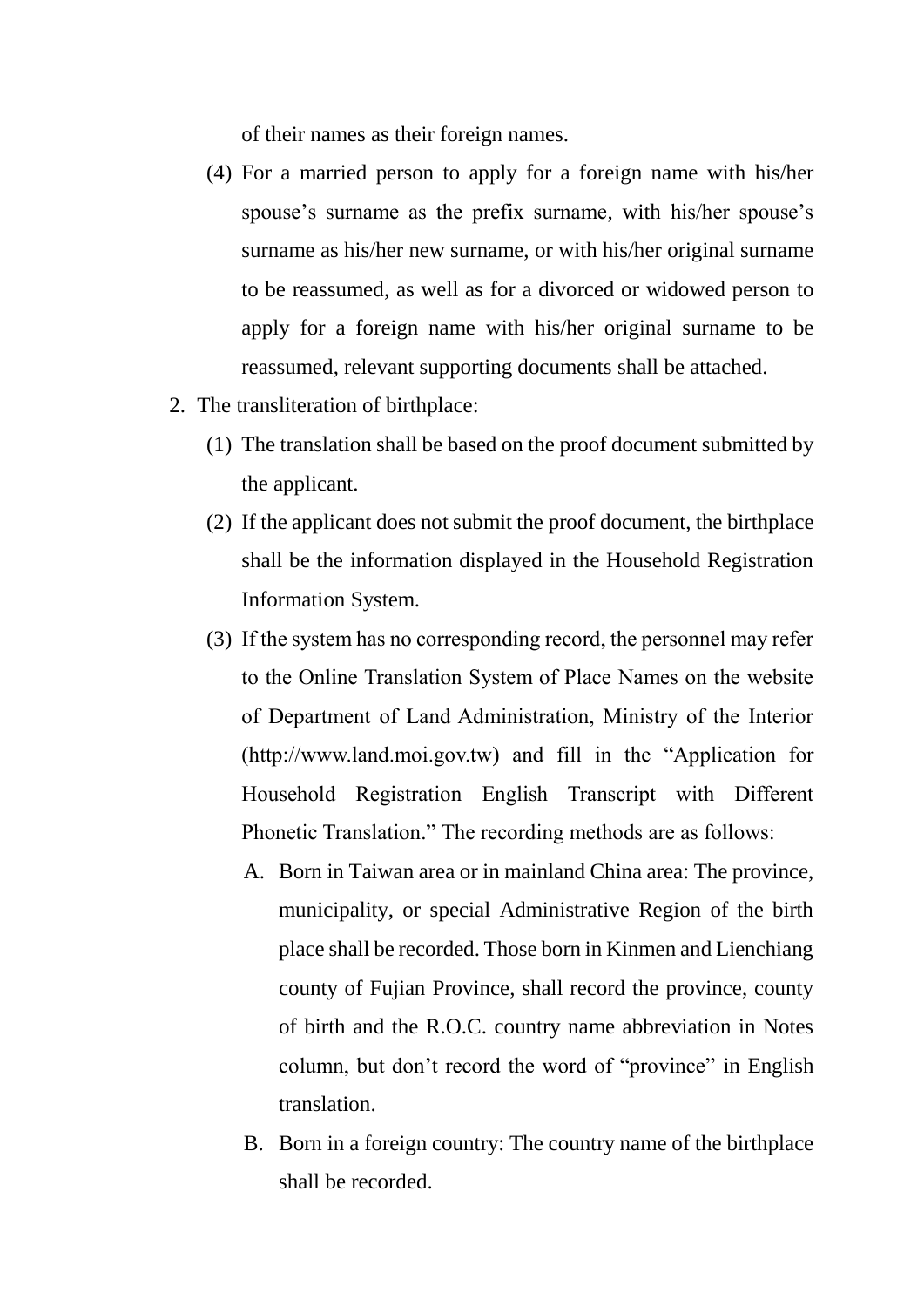- 3. The English translation of the personal notes will, in principle, only translate identification related notes. If the applicant submits request for translation of other notes, the abstract of the notes may be provided.
- 4. The English translation will only translate the last migration information for migration status of the entire household.
- 5. The English translation of dates shall be in the format of month/day/year (A.D.), wherein the month may have an abbreviation and the others shall be filled in numerically.
- 6. The system will show the Chinese/English information of the administrative area. The household registration personnel shall enter the name of the street, road, and the number manually and the information source shall be pursuant to the regulations of each municipal and county (city) governments.
- 7. Administrative area and address: The English translation shall follow the sequence: Room (Rm.), Floor (F), Number (No.), Building (Bldg.), Sub-alley, Alley (Aly.), Lane (Ln.), Section (Sec.), Street (St.), Road (Rd.), Boulevard (Blvd.), Neighborhood, Village (Vil.), District (Dist.), Township, City, County. About province, it just records the province name, but excludes the word of "province."
- Article 5. The citizen may file the application of Household Registration English Transcript to any household registration office. The application shall be issued within 6 working days.
- Article 6. The application form for Household Registration English Transcript and the format of the Household Registration English Transcript are shown as Annex 2.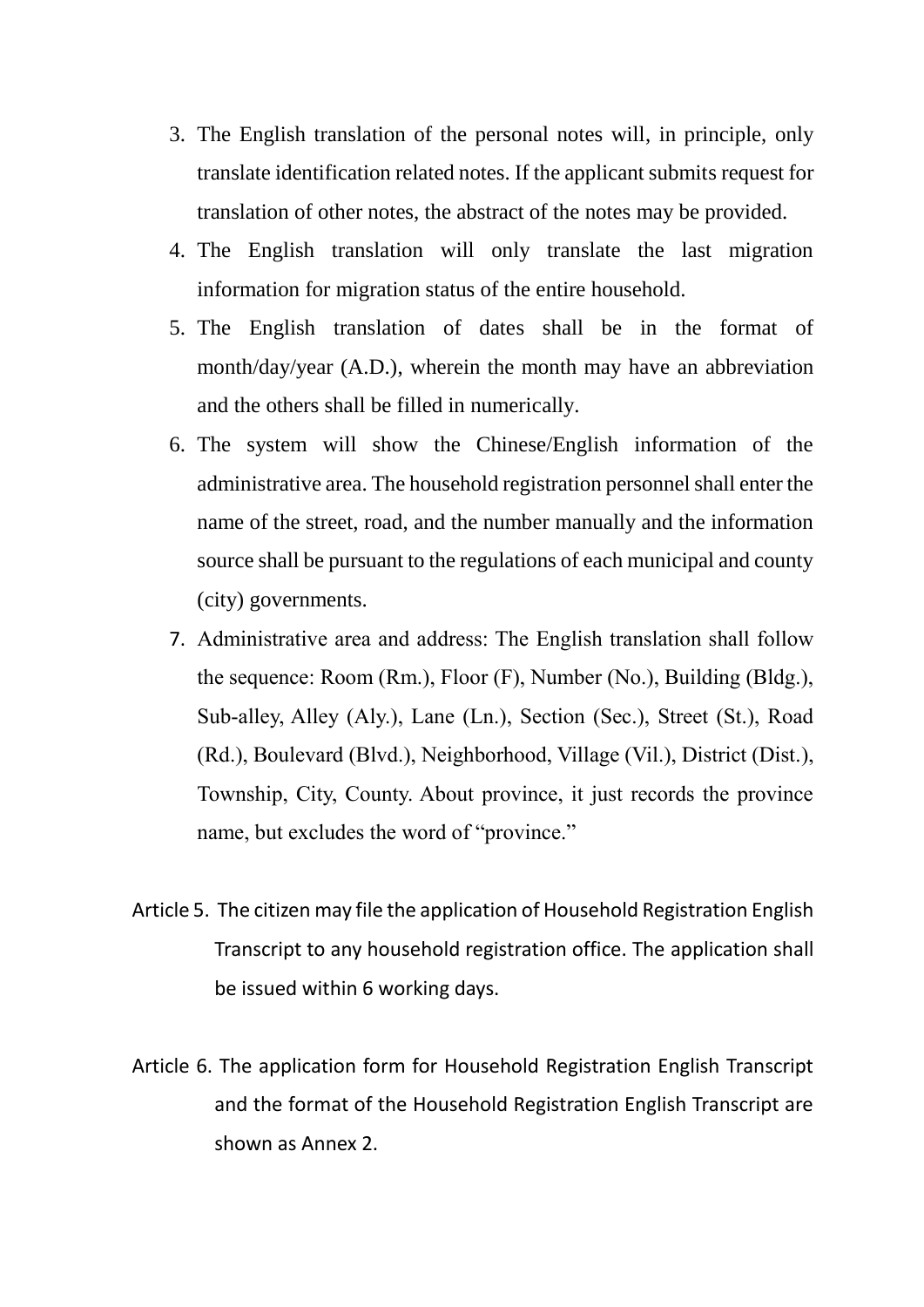- Article 7. The notes for issuing the Household Registration English Transcript shall be prescribed by the Ministry of the Interior.
- Article 8. The computer operation procedures for issuing the Household Registration English Transcript shall refer to User's Manual and Operation Manual of the Household Registration Information system.
- Article 9. The Household Registration English Transcript shall affix the seals (Formats are shown as Annex 3).
- Article10. Application fee pursuant to charging standard of household registration administration is required for issuing the Household Registration English Transcript.